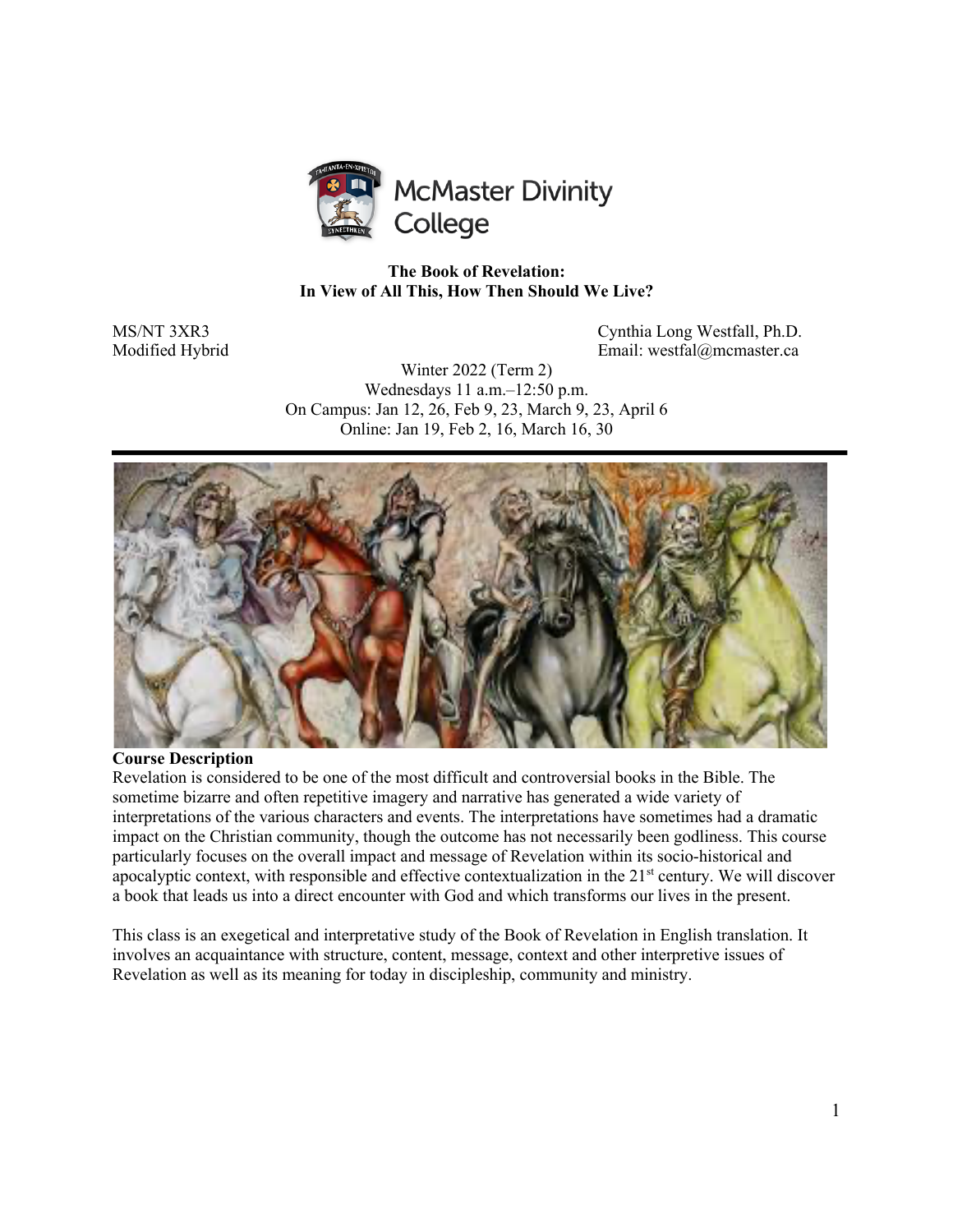## **Specializations**

## *Biblical Studies (BS*)

Students taking Revelation as a Biblical Studies (BS) course will closely study not only one of the most challenging books in the Bible in regards to issues of interpretation and prophecy (eschatology), but it is one that is rich in Old Testament allusion as well as transparent references to the Roman context and Jewish community and background. Therefore, this book is an excellent place to hone your exegetical skills in an interesting genre while being challenged by the relevant messages to the believer and the churches.

## *Pastoral Studies (PS)*

Students taking the Book of Hebrews as a Pastoral Studies (PS) course will be able to equip themselves to preach, teach and answer the inevitable questions that they themselves have and that others will definitely ask about this provocative book of the Bible that continues to interest and confound believers who want to understand Scripture. Even better, this course will focus on the pastoral message and challenge to the churches that run through the book, and highlight the majestic scenes of worship that have inspired many songs of worship.

## *As an Elective*

Perhaps you have always wanted to study Revelation, but maybe you have been turned off by the way that Revelation has been presented and taught in the church (anyone left behind?). Take this course and you will encounter Revelation's pragmatic call to a holy life of resistance and a response of worship.

## **Course Objectives**

Specific Objectives – Through reading, lectures, discussion and assignments the student will: *Knowing:*

- Grasp the message and structure of Revelation as a whole and in terms of its component parts
- Understand Revelation in its social, historical, literary and religious Jewish Hellenistic context
- Become familiar with critical views concerning introductory questions (i.e. authorship, date, settings, etc.)and identify the features in the text that illuminate the option

## *Doing:*

- Highlight the message and themes, exegete significant passages, and understand the major issues in the text and its interpretive problems
- Apply the text to discipleship, community and ministry formation and consider strategies for its re-presentation in contemporary contexts

## *Being*:

- Appreciate the distinctive theology and goal(s) of the author
- Allow the text to motivate, form and transform righteousness, hope and worship

## **Course Requirements**

# *Class Participation* (10%)

Student participation will be in a hybrid format involving both in-class and online participation based on the readings for the week and any online videos. Following the introduction of the first day, students will come to class prepared to discuss their impressions of the portion of the Book of Revelation studied for that day

- Key theological insights
- Items of particular exegetical interest or controversy
- Possible applications to contemporary Christian living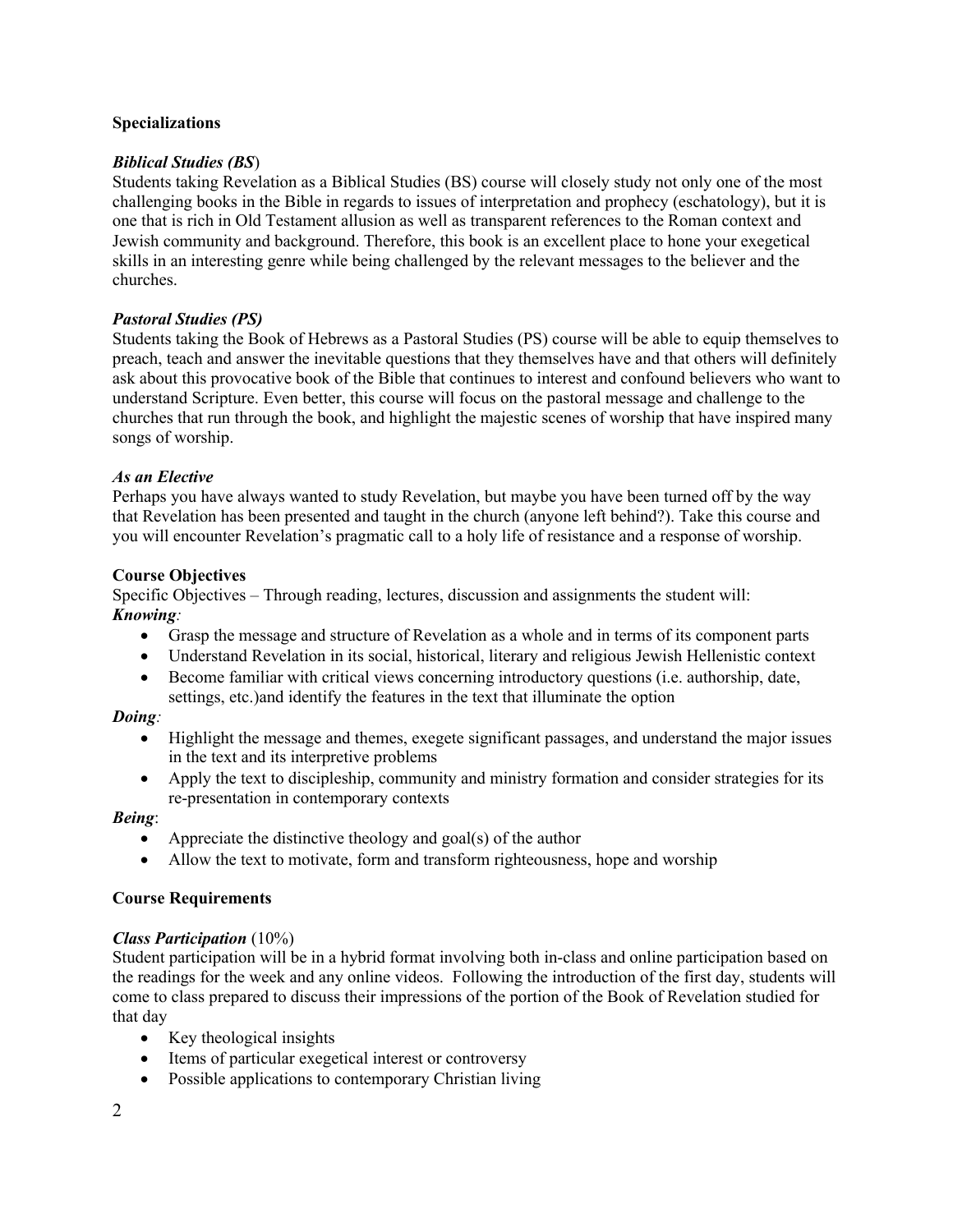# *Reading* (10%)

See the Daily Schedule at the end for the precise dates and pages.

- Students are required to read the portion of Revelation covered in class in Keener. Read the pages for the required reading from Blackwell prior to class on the due dates (see Daily Schedule at the end). Be prepared to interact with the main issues in group discussions.
- Read Revelation three times. Be sure that you read the chapters in Revelation at least once before they are discussed in class.
- At the end of the term, each student will submit a reading report to Avenue to Learn **April 8** indicating the percentage of the reading that has been completed.

## **Textbooks and Materials**

## **Required Reading**

Blackwell, Ben C. et al. *Reading Revelation in Context*. Grand Rapids, MI: Zondervan, 2019. DeSilva, David. *Discovering Revelation: Content, Interpretation, Reception*. DBT. Grand Rapids, MI: Eerdmans, 2021.

## **Textbook Purchase**

All required textbooks for this class are available from the College's book service, READ On Bookstore. Texts may be purchased on the first day of class. For advance purchase, you may contact READ On Bookstore, 5 International Blvd, Etobicoke, Ontario M9W 6H3: phone 416.620.2934; fax 416.622.2308; email  $books@readon.ca.$  Other book services may also carry the texts.

## **Written Assignments**

## *Commentary, Research or Exegetical Paper*

**Choose and write either an exegetical paper, a commentary- style paper or a research paper due 11:59 p.m. Friday, February 25** (40%)

Each student will choose to write *an exegetical paper, a commentary or a research paper*. **Late papers will lose 2% a day for a week, then 5% a day to a maximum of 30%.**

## *Exegetical Paper*

Student may choose to write a type of exegetical paper which is the traditional seminary assignment for the preparation of a sermon or a Bible Study.

Approach:

- Choose a text from the Old Testament or New Testament according to the course you registered for. It must form a cohesive unit, of 10–15 verses.
- Detailed instructions ("Steps to Exegesis") will be placed on Avenue to Learn and in the course DropBox.

Length & style: it should be approximately 5,000 words (about 15 pages of text) excluding footnotes and bibliography. For all matters of style and form, see the MDC Style Guide. There should be a minimum of 15 good quality sources used in the footnotes and bibliography. For all other matters, follow the "Steps to Exegesis," including the subheadings.

See Rubric on A2L for Grading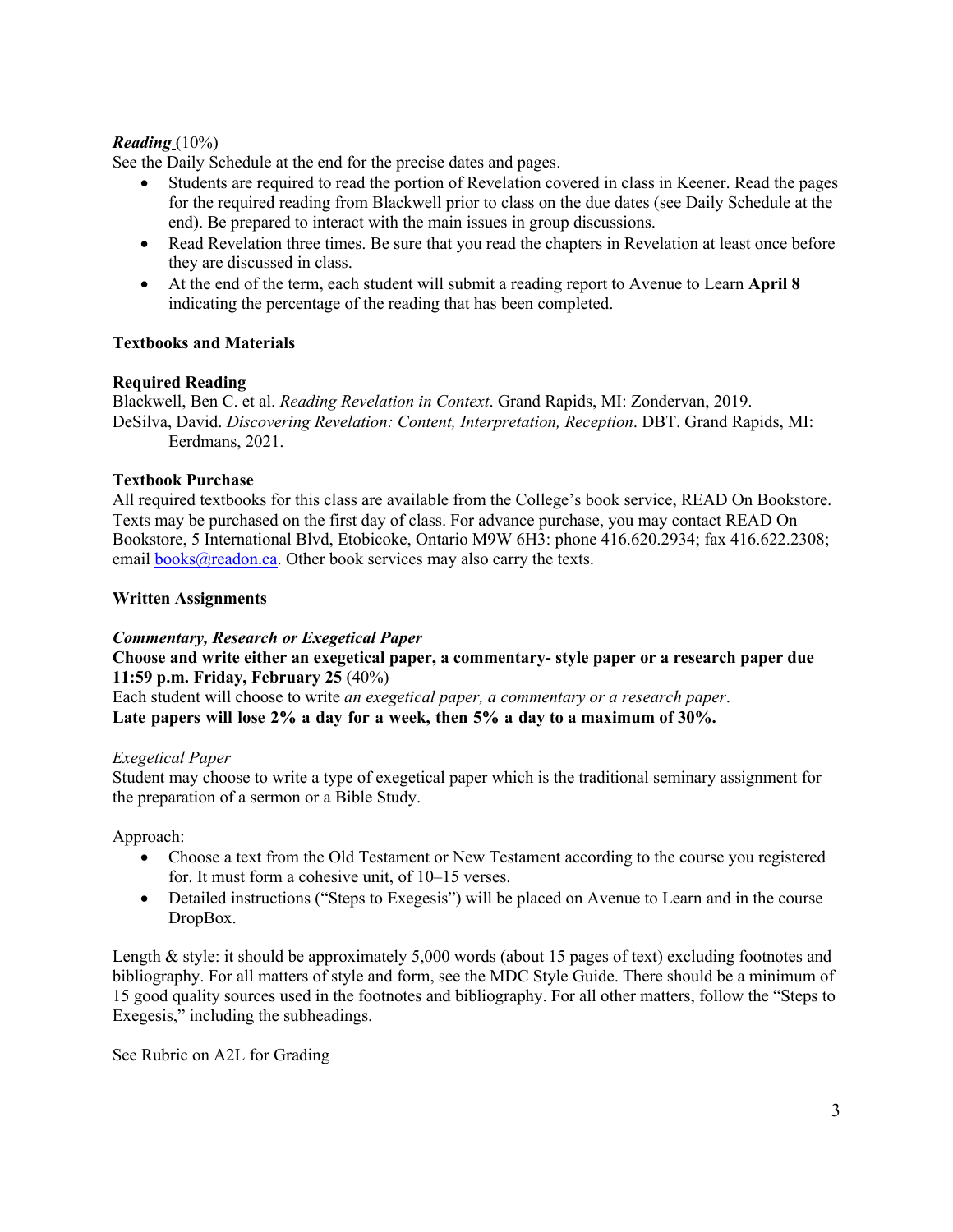#### *Commentary-style paper on a selected passage* Approach:

- Choose a passage from Revelation (up to 15 verses).
- Choose target readers
- Write the paper in commentary form--i.e., preceding sequentially through a discrete passage. Choose a specific commentary style and stick with it.
- Reflect awareness of a wide variety of perspectives as represented in the literature given in the course bibliography.
- Come to clearly articulated positions, however tentative, which are defended and not merely asserted.

Length & style: It should be no more than 4,000 words (about 15 pages) of text, excluding footnotes and bibliography. For all matters of style and form, consult the McMaster style guide. There should be a minimum of 15 good quality sources in the research and documentation

See Rubric on A2L for grading.

#### *Research paper* Approach:

- Select one of the rich topics in Revelation
- Watch the PowerPoint presentation on "Writing a Research Paper" available on A2L and (advised) watch the videos on how to write a research paper by Mary Conway (link given)
- Discuss your topic with the professor.
- Write a research paper with research and documentation of at least 15 good quality sources.

Length & style: It should be no more than 5,000 words (about 15 pages) of text, excluding footnotes and bibliography. For all matters of style and form, consult the McMaster style guide:

See the Rubrics on A2L for grading

# *Project & Presentation* due class time April 6 (30%+10%)

Each student will complete a paper or project suitable for their specialization and designed to make the discourse, a section or a significant passage accessible in a specific contemporary context. They will do a short presentation of their project during the class.

Late projects lose 2% a day for a week, and 5% each day following (Saturdays and Sundays excluded) up to a maximum of 30%.

## Approach:

• Choose your project.

Creativity is encouraged. Some suggestions include:

- o Write a study guide that will assist young adult learners in exploring or understanding all or part of Revelation. Include questions, explanations, directions and other material that both enlightens the text in its historical context and helps learners to connect the text with life today.
- $\circ$  Design a movie presentation, critical review and discussion which encapsulates a theme of Revelation with a modern metaphor.
- o Write a parable or allegory that utilizes significant or powerful contemporary imagery, symbols or metaphors that express the message and content of Revelations.
- o Write a collection of poetry or songs that explore thought, themes and/or emotions in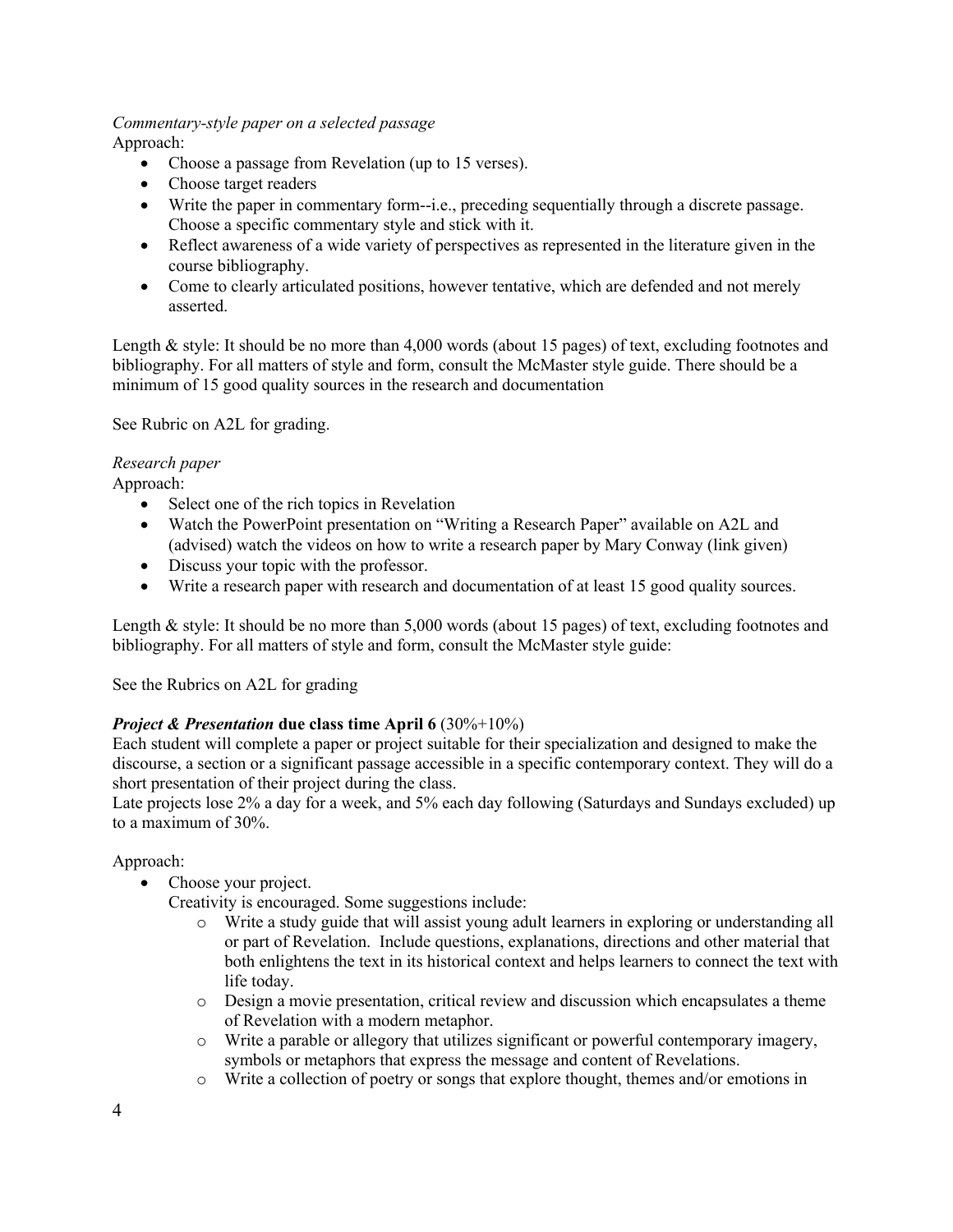Revelation.

- o Design an experience/retreat for a small group that simulates the situation of the recipients and the achievement of the goal(s) of the author.
- o Describe connections between the characters, contexts and themes in your life story and Revelation.
- Identity and profile your target audience. The approach to your projects will largely be determined by what application you choose.

If your project is an artifact, provide an exegetical explanation of its features. Marking will be based on

- The expression of the biblical message/content,
- The quality of the medium
- Appropriateness for the target groups
- The calculated effort expended.

Length & style: If written, it should be no more than 3000 words (about 12 pages) of text, excluding footnotes and bibliography. For all matters of style and form, consult the McMaster Style Divinity College Style Guide (above). If it is a project, it should involve somewhat comparable in time and effort to a 12 pg. research paper.

On **March 11**, submit a paragraph to A2L describing the specific contemporary context targeted, the passage that is being re-presented, the goal of the project and the approach. Choose mediums other than the traditional letters or sermons. You will receive timely feedback from the professor.

See the Rubric on A2L for grading

## *Grading Summary*

| $\triangleright$ Participation    | 10% |
|-----------------------------------|-----|
| $\triangleright$ Reading          | 10% |
| $\triangleright$ Commentary/Paper | 40% |
| $\triangleright$ Project          | 30% |
| $\triangleright$ Presentation     | 10% |

All papers must be turned in by April 8 to receive a grade.

## *Attendance*

- Students should be on time to class or be prepared to offer an explanation to the professor.
- Students are expected to stay for the entire class session, unless arranged in advance.
- Online attendance and watching any course videos is similarly expected
- Absence from more than 2 classes (or the equivalent) will result in grade penalties

## **Participation**

- Please respect the opinions of others without disrespect or ridicule, even if you do not agree with them. However, feel free to respond logically and critically in an orderly manner.
- Students are not expected to be doing work on any other subject except that which is appropriate in the course outline.
- Students are not to carry on off-topic conversations in class.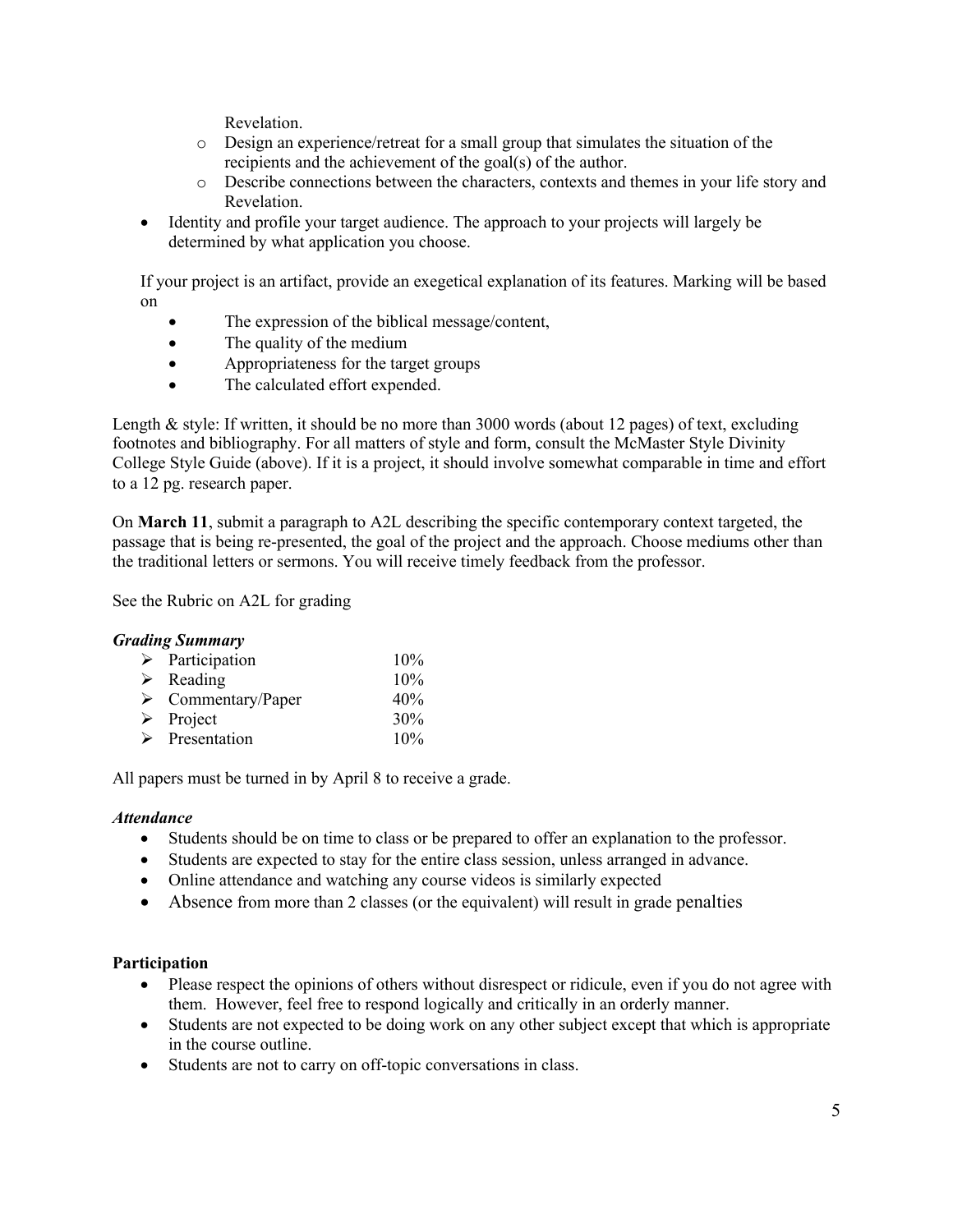- Students are not to access e-mail, send or receive text messages, surf the net, etc., while class is in session
- Students may eat or drink in class if they do not distract others and they clean up their desks.

Students who fail to respect these guidelines may lose participation points and/or be dismissed from the class.

#### **Academic Honesty**

Academic dishonesty is a serious offence that may take any number of forms, including plagiarism, the submission of work that is not one's own or for which previous credit has been obtained, and/or unauthorized collaboration with other students. Academic dishonesty can result in severe consequences, e.g., failure of the assignment, failure of the course, a notation on one's academic transcript, and/or suspension or expulsion from the College.

Students are responsible for understanding what constitutes academic dishonesty. Please refer to the Divinity College Statement on Academic Honesty ~ https://mcmasterdivinity.ca/rules-regulations/

#### **Gender Inclusive Language**

McMaster Divinity College uses inclusive language for human beings in worship services, student written materials, and all its publications. It is expected that inclusive language will be used in chapel services and all MDC assignments. In reference to biblical texts, the integrity of the original expressions and the names of God should be respected, but you will need to use gender-inclusive language for humans, and you will need to quote from a gender-inclusive version such as the following: NRSV (1989), NCV (1991), TEV/GNB/GNT (1992), CEV (1995), NLT (1996), TNIV (2005), and the Common English Bible (CEB 2011).

#### **Style**

All stylistic considerations (including but not limited to questions of formatting, footnotes, and bibliographic references) must conform to the McMaster Divinity College Style Guidelines for Essays and Theses https://mcmasterdivinity.ca/resources-forms/mdc-style-guide/ Failure to observe appropriate form will result in grade reductions.

#### **Appointments**

Contact me if I can assist you in any way via E-mail (most effective): westfal@mcmaster.ca Friend me on Facebook and send me a message! Phone: 905-525-9140 ext. 23605

#### **Office hours (Rm 242)**:

Tuesday 2–4 Wednesday 1–3 Available by appointment in person or on Zoom calls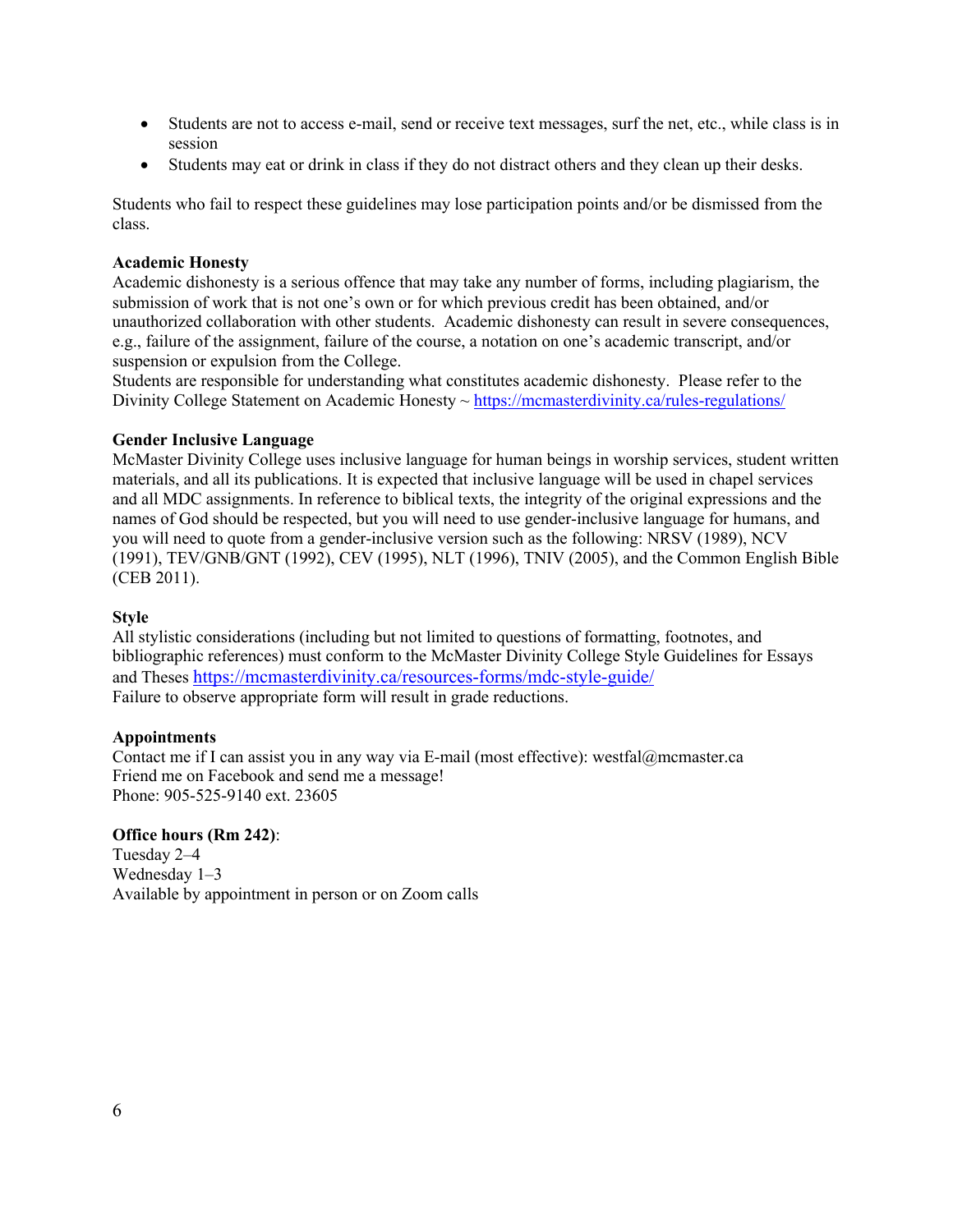# **MS 3XR3 Weekly Schedule**

| <b>Date</b>                                                                                  | Passage                                  | Reading<br>Passage from Revelation       |  |
|----------------------------------------------------------------------------------------------|------------------------------------------|------------------------------------------|--|
|                                                                                              |                                          | DeSilva on the passage/material          |  |
|                                                                                              |                                          | Revelation in Context on the passage     |  |
| Jan 12                                                                                       | Syllabus & Introduction                  | DeSilva: $1-\overline{54}$<br>RRC: 19-36 |  |
| On Campus                                                                                    |                                          |                                          |  |
| Jan 19                                                                                       | Opening vision                           | DeSilvs: 55-68                           |  |
| Online                                                                                       | Revelation 1                             | RRC: 37-44                               |  |
| Jan 26                                                                                       | Letters to churches                      | DeSilva 69-88                            |  |
| On Campus                                                                                    | Revelation 2-3                           | RRC: 45-51                               |  |
| Feb 2                                                                                        | Scene in Heaven                          | DeSilva 89-105                           |  |
| Online                                                                                       | Revelation 4                             | RRC: 52-58                               |  |
| Feb 9                                                                                        | Seals                                    | DeSilva 106-24                           |  |
| On Campus                                                                                    | Revelation 5-8:1                         | RRC: 59-79                               |  |
| Feb 16                                                                                       | Trumpets                                 | DeSilva, same as 2/9                     |  |
| Online                                                                                       | Revelation $8:2-11:19$                   | RRC: 80-108                              |  |
| Feb 23                                                                                       | <b>Cast of Characters</b>                | DeSilva 125-45                           |  |
| On Campus                                                                                    | Revelation 12-14                         | RRC: 109-30                              |  |
| Feb 25                                                                                       | Papers due 11:59 p.m                     |                                          |  |
| Feb 28-                                                                                      | <b>READING WEEK</b>                      |                                          |  |
| March 4                                                                                      | <b>INTENSIVE HYBRID WEEK</b>             |                                          |  |
| March 9                                                                                      | <b>Bowls</b>                             | DeSilva same as 2/9                      |  |
| On Campus                                                                                    | Revelation 15-16                         | RRC: 131-37                              |  |
| March 11                                                                                     | <b>Paragraph describing Projects due</b> |                                          |  |
| March 16                                                                                     | Babylon                                  | DeSilva 146-66                           |  |
| Online                                                                                       | Revelation 17-18                         | RRC: 138-52                              |  |
| March 23                                                                                     | Armageddon & Millennium                  | DeSilva 167-82                           |  |
| On Campus                                                                                    | Revelation 19-20                         | RRC: 153-67                              |  |
| March 30                                                                                     | New Heaven, New Earth                    | DeSilva 182-97                           |  |
| Online                                                                                       | Revelation 21-22                         | RRC: 168-80                              |  |
| Projects due 11 a.m.<br>April 6<br><b>Presentation of Projects during class</b><br>On Campus |                                          |                                          |  |
|                                                                                              |                                          |                                          |  |
| April 8                                                                                      | Reading reports due 11:59 p.m.           |                                          |  |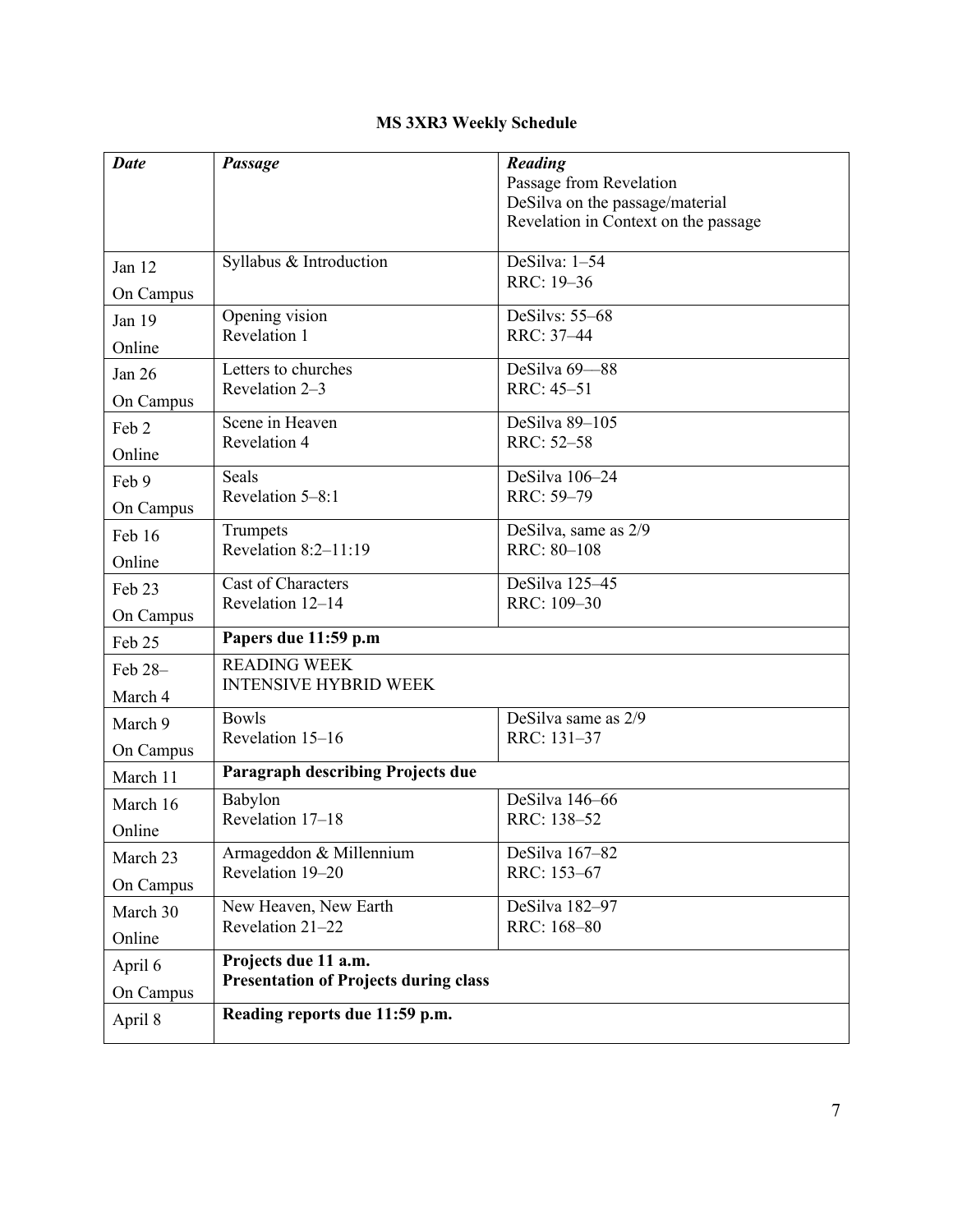#### *Select Bibliography on Revelation Commentaries*

- Aune, David. *Revelation*, 3 vols. WBC. Vol. 1--Dallas: Word, 1997. Vols. 2-3CNashville: Nelson, 1998.CDetailed commentary on the Greek text
- Beale, G. K. *The Book of Revelation.* NIGTC. Grand Rapids, MI: Eerdmans, 1999.
- Beale, G. K. and David Campbell. *Revelation: A Shorter Commentary*. Grand Rapids, MI: Eerdmans, 2015.
- Beasley-Murray, George R. *The Book of Revelation*. NCB. London: Oliphants, 1974.
- Beasley-Murray, George R., Herschel H. Hobbs and Ray F. Robbins. *Revelation: Three Viewpoints*. Nashville: Broadman, 1977.
- Beckwith, I. T. *The Apocalypse of John*. New York: Macmillan, 1922.
- Blackwell, Ben C. et al. *Reading Revelation in Context*. Grand Rapids, MI: Zondervan, 2019.
- Boring, M. Eugene. *Revelation*. [Int] Louisville: John Knox, 1989.
- Boxall, Ian. *The Revelation of St. John*. BNTC. Peabody, MA: Hendrickson, 2006.
- Burr, David D. *The Book of Revelation.* The Bible in Medieval Tradition. Grand Rapids, MI: Eerdmans, 2019.
- Caird, G. B. *A Commentary on the Revelation of St. John the Divine*. HNTC. New York: Harper & Row, 1966.
- Charles, R. H. *The Revelation of St John*, 2 vols. ICC. Edinburgh: T & T Clark, 1920.
- Collins, Adela Yarbro. *The Apocalypse*. NTM. Wilmington: Glazier, 1979.
- DeSilva, David. *Discovering Revelation: Content, Interpretation, Reception*. DBT. Grand Rapids, MI: Eerdmans, 2021.
- \_\_\_\_\_. *Seeing Things God's Way: The Rhetoric of the Book of Revelation.* Louisville, KY: Westminster John Knox, 2009.
- Fanning, Buist M. *Revelation*. ZECNT. Grand Rapids, MI: Zondervan, 2021.
- Fiorenza, Elizabeth Schüssler. *Invitation to the Book of Revelation*. Garden City: Doubleday, 1981.
- Ford, J. Massyngberde. *Revelation*. AB. Garden City: Doubleday, 1975.
- Foulkes, Ricardo. *El Apocalypsis de San Juan*. Buenos Aires: Nueva Creación; Grand Rapids: Eerdmans, 1989.
- González, Catherine G. and Justo L. González, *Revelation*. [WestBibComp]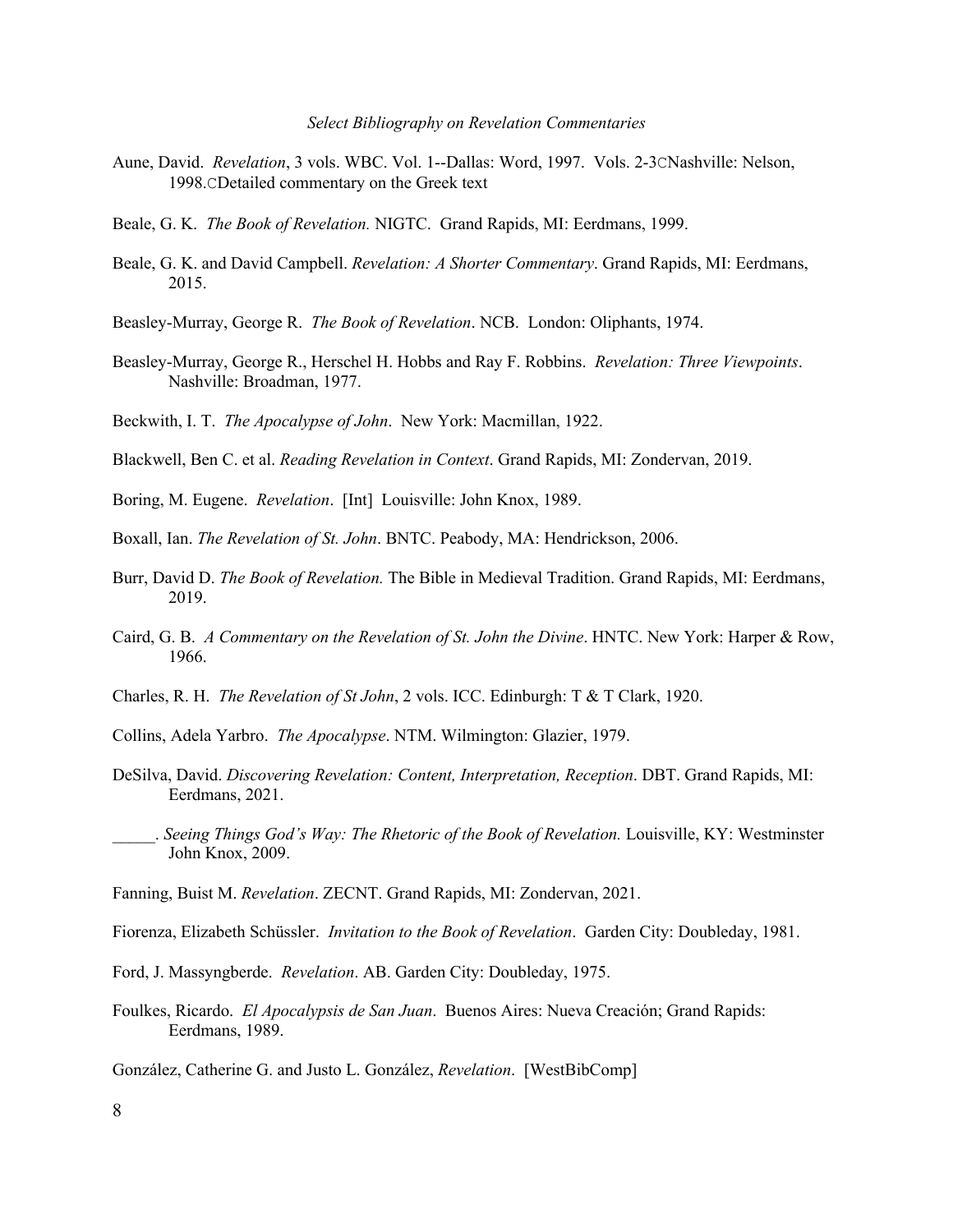Gregg, Steve. *Revelation: Four Views:A Parallel Commentary*. Nashville: Nelson, 1997.

- Hendriksen, William. *More Than Conquerors*. Grand Rapids: Baker, 1944.
- Hughes, Philip E. *The Book of the Revelation*. PNTC. Grand Rapids: Eerdmans, 1990.
- Johnson, Alan. "Revelation." In *Expositor's Bible Commentary*. Ed. Frank E. Gaebelein. Vol. 12. Grand Rapids: Zondervan, 1981. Pp. 399-603.
- Johnson, Dennis E. *Triumph of the Lamb: A Commentary on Revelation*. Phillipsburg: Presbyterian & Reformed, 2001.
- Keener, Craig S. *Revelation*. NIVAC. Grand Rapids: Zondervan, 2000.

Kistemaker, Simon J. *Revelation*. NTC. Grand Rapids: Baker, 2001.

Koester, Craig R. *Revelation: A New Translation with Commentary*. AB. London: Yale University Press, 2015.

\_\_\_\_\_. *Revelation and the End of All Things*. Grand Rapids, MI: Eerdmans, 2018.

- Ladd, George E. *A Commentary on the Revelation of John*. Grand Rapids: Eerdmans, 1972.
- Lupieri, Edmondo. *A Commentary on the Apocalypse of St. John*. Grand Rapids, MI: Eerdmans, 2006.
- Malina, Bruce J. and J. J. Pilch, *Social-Science Commentary on the Book of Revelation*. Minneapolis: Fortress, 2000.

Matthewson, David L. *A Companion to the Book of Revelation.* Eugene, OR: Cascade, 2020.

- \_\_\_\_\_. *Revelation: A Handbook on the Greek Text*. BHGNT. Waco, TX: Baylor, 2016.
- \_\_\_\_\_. *Verbal Aspect in the Book of Revelation*. LBS. Leiden: Brill, 2010.
- Metzger, Bruce M. *Breaking the Code: Understanding the Book of Revelation*. Nashville: Abingdon, 1992.
- Michaels, J. Ramsey. *Revelation*. IVPNTC. Downers Grove: IVP, 1997.
- Morris, Leon. *The Revelation of St. John*. TNTC. Grand Rapids: Eerdmans, rev. 1987.
- Mounce, Robert H. *The Book of Revelation*. NIC. Grand Rapids: Eerdmans, rev. 1998.
- Mounce, Robert H. *What Are We Waiting For*? Grand Rapids: Eerdmans, 1992.
- Murphy, Frederick J. *Fallen Is Babylon: The Revelation to John*. [NT in Context].

Osborne, Grant R. *Revelation*. BECNT. Grand Rapids: Baker, 2002.